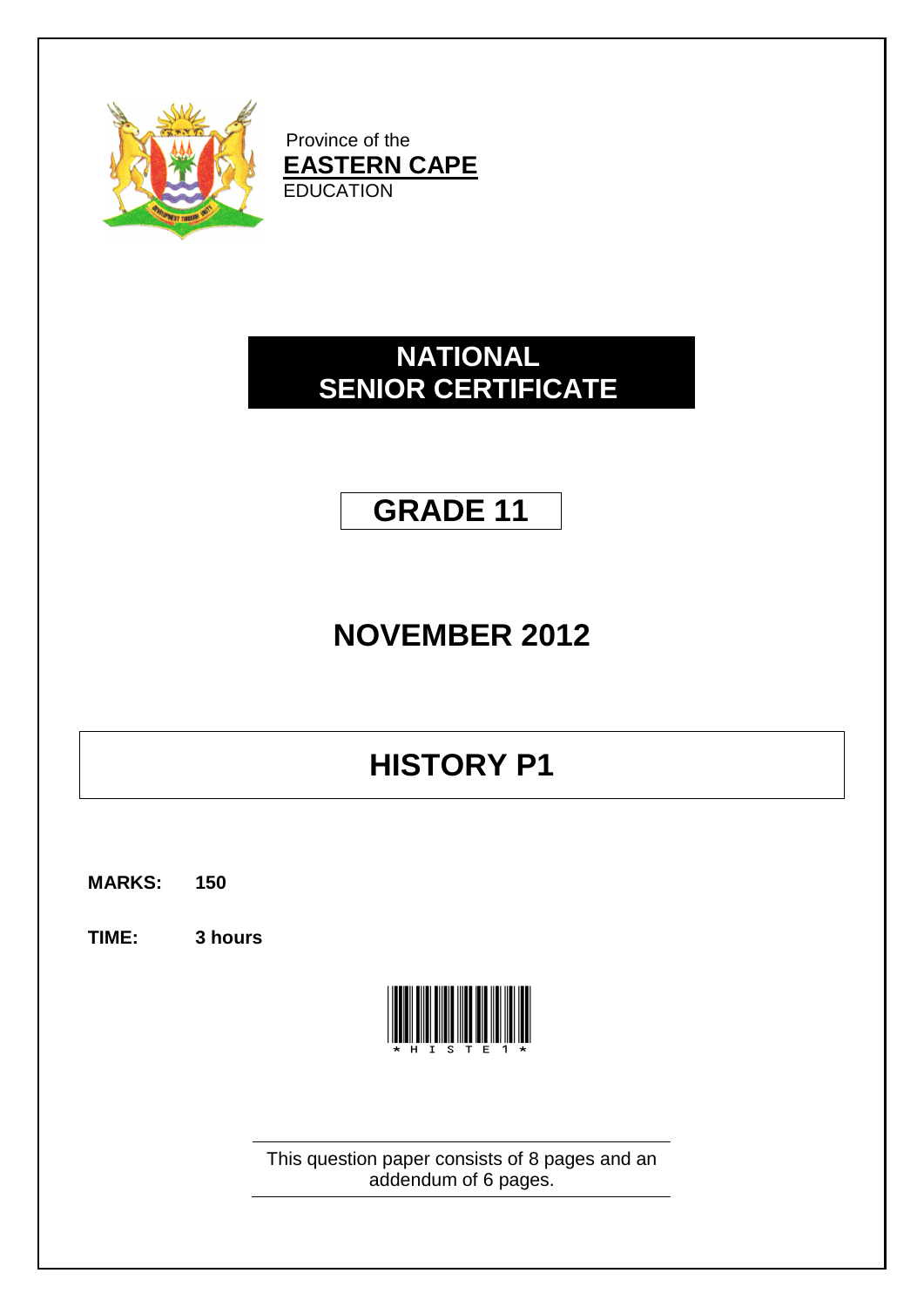#### **INSTRUCTIONS AND INFORMATION**

1. This question paper consists of THREE questions based on the prescribed content as contained in the guideline document:

QUESTION 1: CHALLENGES TO CAPITALISM

QUESTION 2: THE CRISIS OF CAPITALISM

QUESTION 3: COMPETING NATIONALISMS AND IDENTITIES IN AFRICA

- 2. Each question counts 75 marks, of which 45 marks are allocated for the source-based question and 30 marks for the extended writing question.
- 3. Candidates are required to answer TWO questions.
- 4. When answering questions, candidates should apply their knowledge, skills and insight.
- 5. A mere rewriting of the sources as answers will disadvantage candidates.
- 6. Write neatly and legibly.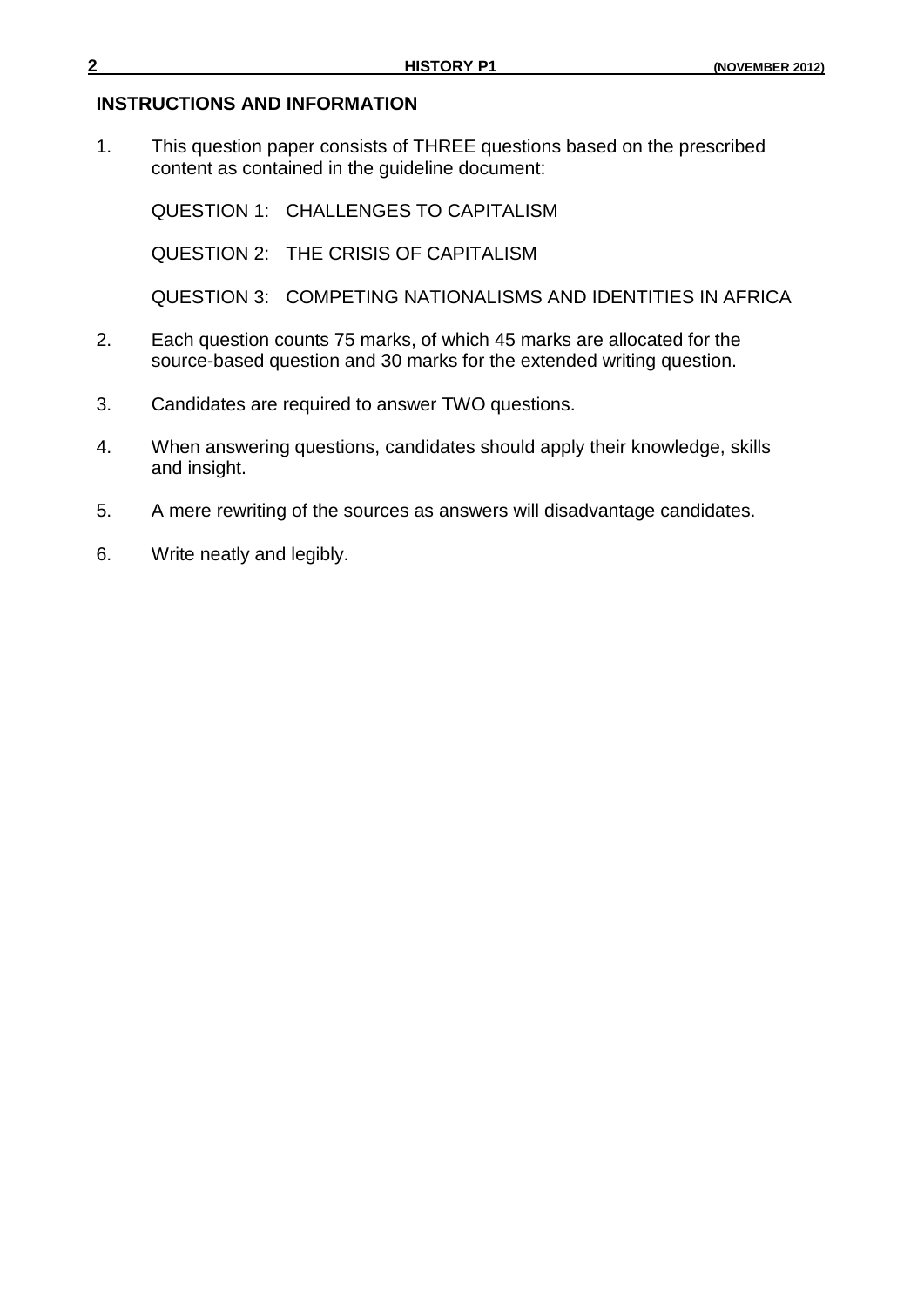$1.2$ 

### **QUESTION 1 HOW DID THE FIVE YEAR PLANS TRANSFORM RUSSIA INTO A POWERFUL STATE?**

Study sources 1A, 1B, 1C and 1D to answer the questions.

1.1 Study Source 1A:

| 1.1.1 | What according to the source were the reasons for Stalin<br>collectivizing agriculture?<br>(2x1)              |                                                                                                                                       |       | (2) |  |
|-------|---------------------------------------------------------------------------------------------------------------|---------------------------------------------------------------------------------------------------------------------------------------|-------|-----|--|
| 1.1.2 | Use the source and your own knowledge to explain the following<br>concepts:                                   |                                                                                                                                       |       |     |  |
|       | (a)                                                                                                           | Collectivisation                                                                                                                      | (1x2) | (2) |  |
|       | (b)                                                                                                           | Mechanisation                                                                                                                         | (1x2) | (2) |  |
| 1.1.3 | Were the Russian peasants in favour of this collectivisation<br>process?                                      |                                                                                                                                       |       |     |  |
|       | answer.                                                                                                       | Quote TWO pieces of evidence from the source to support your                                                                          | (2x1) | (2) |  |
|       | Refer to Source 1B:                                                                                           |                                                                                                                                       |       |     |  |
| 1.2.1 | How would a teacher use this photo to explain the aims of the Five<br>Year plans?<br>(1x2)                    |                                                                                                                                       |       |     |  |
| 1.2.2 |                                                                                                               | What is meant by the term "Kulak"?                                                                                                    | (1x2) | (2) |  |
| 1.2.3 | Use your own knowledge to explain how the Kulaks reacted<br>towards this policy of collectivisation.<br>(2x1) |                                                                                                                                       |       | (2) |  |
| 1.2.4 | Use your own knowledge to describe the impact of the Kulaks'<br>action on the Russian economy.<br>(2x2)       |                                                                                                                                       |       | (4) |  |
| 1.2.5 |                                                                                                               | What was Stalin's reaction towards the Kulaks?                                                                                        | (2x1) | (2) |  |
| 1.2.6 |                                                                                                               | How useful is this source to a historian studying the collectivisation<br>of the Russian agriculture during the First Five Year Plan? | (1x3) | (3) |  |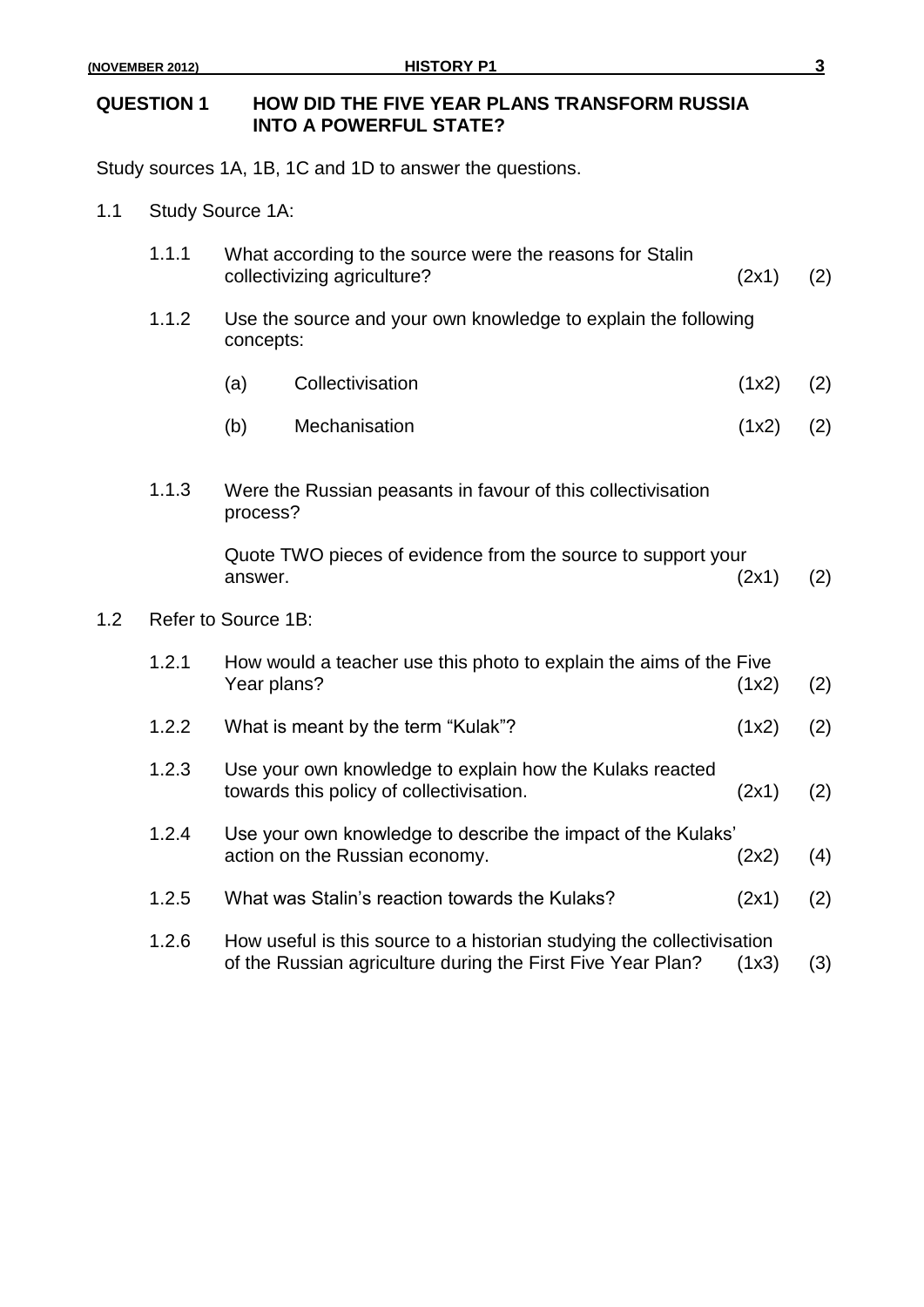| 4   |                                                                                                                                                                                                                   | <b>HISTORY P1</b>                                                                                                                         | (NOVEMBER 2012) |              |
|-----|-------------------------------------------------------------------------------------------------------------------------------------------------------------------------------------------------------------------|-------------------------------------------------------------------------------------------------------------------------------------------|-----------------|--------------|
| 1.3 |                                                                                                                                                                                                                   | <b>Consult Source 1C:</b>                                                                                                                 |                 |              |
|     | 1.3.1                                                                                                                                                                                                             | According to the source, how did collectivisation contribute to the<br>industrial development of Russia during the Five Year Plans? (2x1) |                 | (2)          |
|     | 1.3.2                                                                                                                                                                                                             | What does the word "terrified" tell you about Stalin's attitude<br>towards the peasants?                                                  | (1x2)           | (2)          |
|     | 1.3.3                                                                                                                                                                                                             | How does Source A support Source C with regards to aims of<br><b>Stalin's Five Year Plans?</b>                                            | (1x2)           | (2)          |
|     | 1.3.4                                                                                                                                                                                                             | Explain the limitations of this source for students studying history.                                                                     | (2x2)           | (4)          |
| 1.4 |                                                                                                                                                                                                                   | Refer to Source 1D:                                                                                                                       |                 |              |
|     | 1.4.1                                                                                                                                                                                                             | How would you account for the low economic figures in 1927? (1x2)                                                                         |                 | (2)          |
|     | 1.4.2                                                                                                                                                                                                             | Why was the pace of economic development between 1927 to<br>1933 so slow compared to the period 1933 to 1937?                             | (1x2)           | (2)          |
|     | 1.4.3                                                                                                                                                                                                             | Use the source and your own knowledge to explain why the Third<br>Five Year Plan was never implemented.                                   | (1x2)           | (2)          |
| 1.5 | Use all the sources and your own knowledge to write a paragraph of about<br>SIX lines (60 words) explaining how the implementation of the Five Year<br>Plans violated the human rights of the Russian population. |                                                                                                                                           |                 | (6)          |
| 1.6 |                                                                                                                                                                                                                   | <b>EXTENDED WRITING</b><br>(Your response should be about 2 pages in length).                                                             |                 |              |
|     |                                                                                                                                                                                                                   | Answer ONE of the following questions: QUESTION 1.6.1 OR 1.6.2.                                                                           |                 |              |
|     | 1.6.1                                                                                                                                                                                                             | "The collectivisation of agriculture was meant to assist the rapid<br>industrialisation of the Soviet Union in the years 1928 - 41".      |                 |              |
|     |                                                                                                                                                                                                                   | Do you agree with this statement? Substantiate.                                                                                           |                 | (30)         |
|     |                                                                                                                                                                                                                   | <b>OR</b>                                                                                                                                 |                 |              |
|     | 1.6.2                                                                                                                                                                                                             | Describe how Stalin transformed Russia from a backward country<br>into a powerful super power by 1945.                                    |                 | (30)<br>[75] |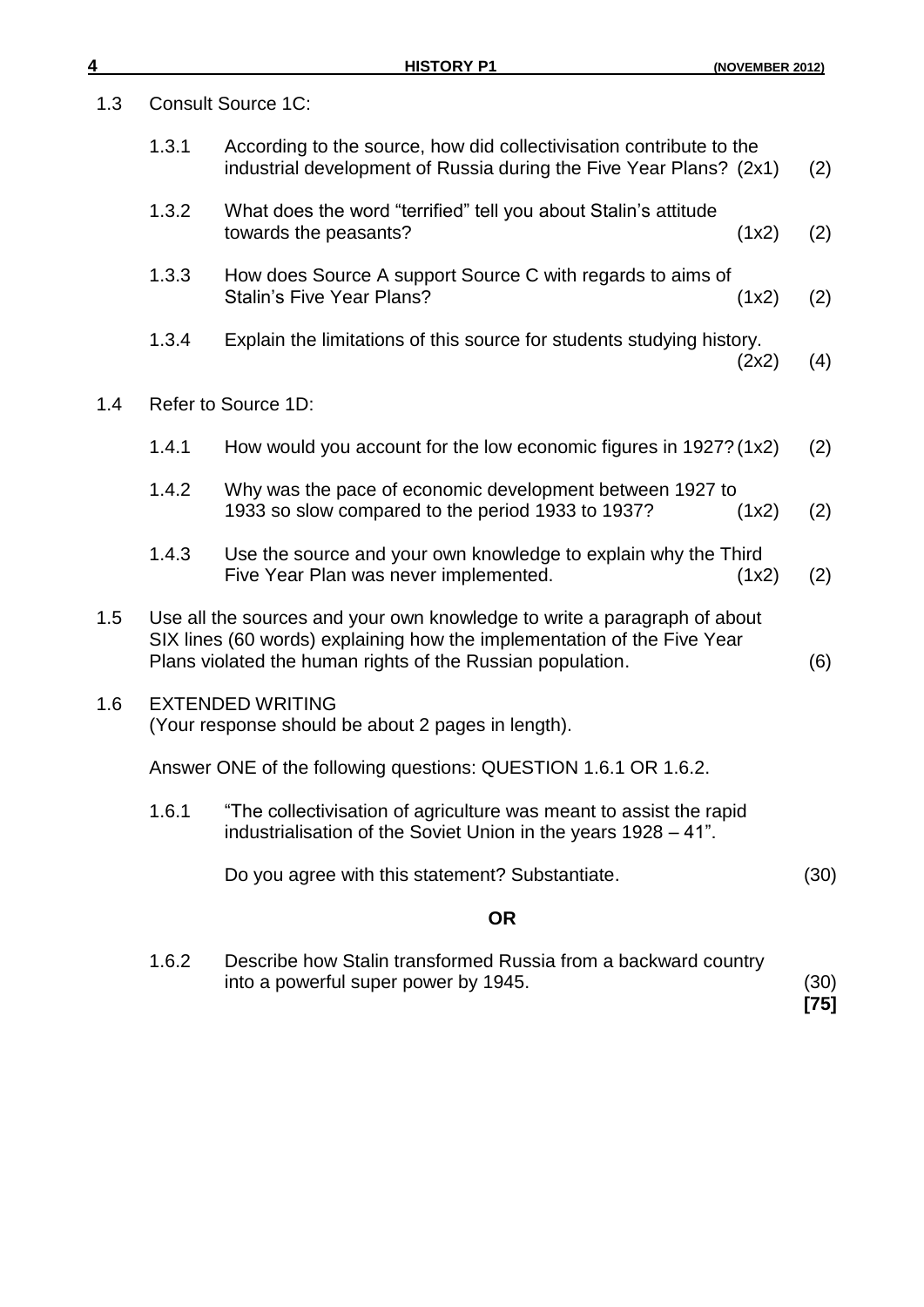$2.2$ 

### **QUESTION 2 WHAT FACTORS CONTRIBUTED TO THE PERIOD OF ECONOMIC PROSPERITY IN THE U.S.A. IN THE 1920s?**

Study Sources 2A, 2B, 2C and 2D to answer the following questions.

2.1 Refer to Source 2A:

| 2.1.1            | What, according to the source, was the main aim of the Fordney-<br><b>McCumber Tariff?</b>                           | (1x2) | (2) |  |  |
|------------------|----------------------------------------------------------------------------------------------------------------------|-------|-----|--|--|
| 2.1.2            | Use the source and your own knowledge to explain how this tariff<br>protected American businesses.                   | (2x2) | (4) |  |  |
| 2.1.3            | Why did agriculture not benefit from this tariff?                                                                    | (2x2) | (4) |  |  |
| 2.1.4            | Was the tariff successful in creating prosperity in the US economy?<br>Quote from the source to support your answer. | (1x3) | (3) |  |  |
| 2.1.5            | Why do you think the USA prospered as a result of post-war<br>conditions abroad?                                     | (2x2) | (4) |  |  |
| Study Source 2B: |                                                                                                                      |       |     |  |  |
| 2.2.1            | How, according to the source, could ordinary people afford to buy<br>consumer goods?                                 | (1x1) | (1) |  |  |
| 2.2.2            | Which financial institutions gave people credit?                                                                     | (1x1) | (1) |  |  |
| 2.2.3            | Use the source and your own knowledge to explain how financial<br>institutions made money from giving credit.        | (1x2) | (2) |  |  |
| 2.2.4            | Use the source and your own knowledge to explain how credit<br>contributed to the period of prosperity in the 1920s. | (2x2) | (4) |  |  |
| 2.2.5            | How does this source support the American Dream?                                                                     | (1x2) | (2) |  |  |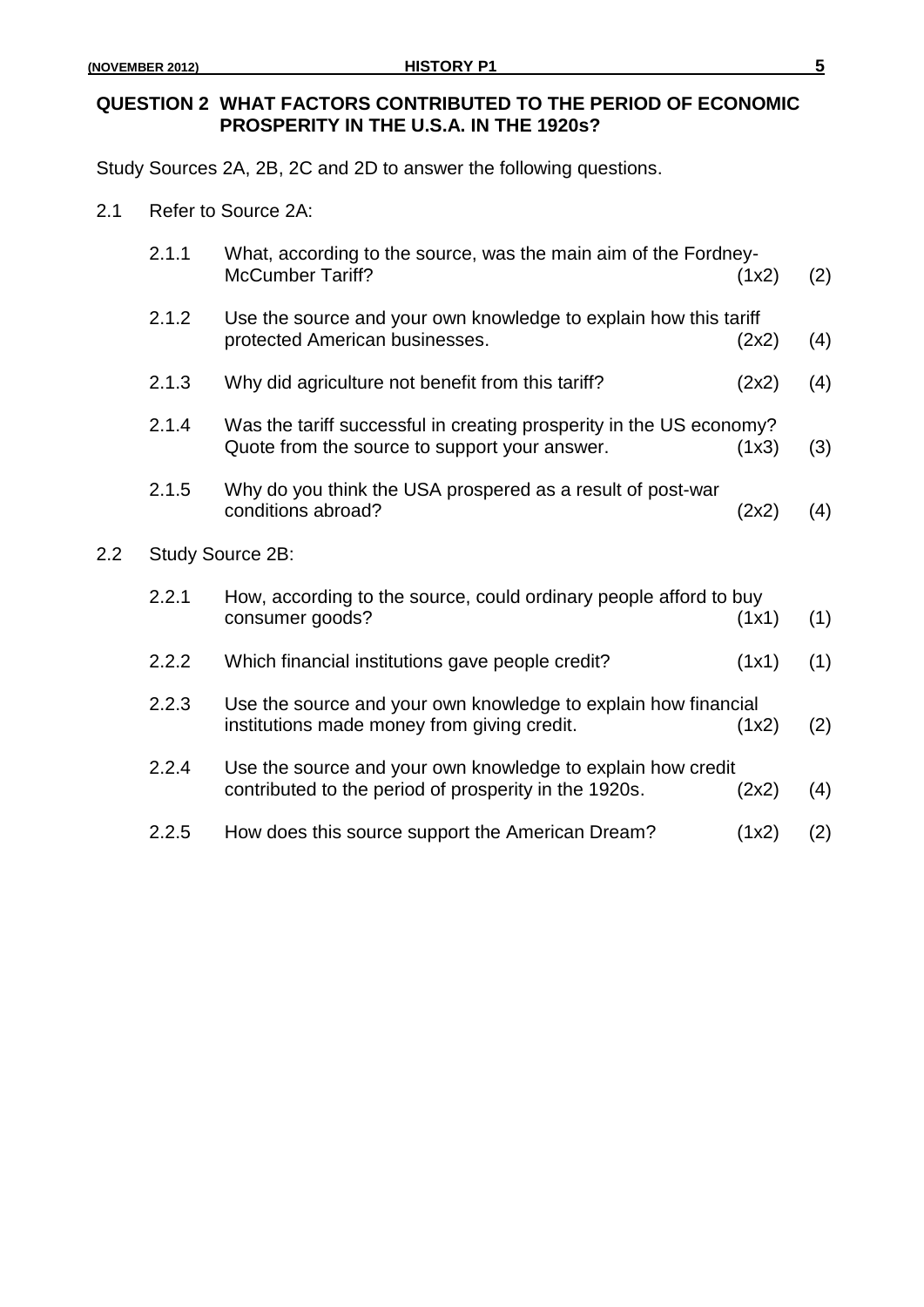|  |  | (NOVEMBER 2012) |  |
|--|--|-----------------|--|
|  |  |                 |  |

| 2.3 | <b>Study Source 2C:</b>                                                                                                                                                                                            |                                                                                                                 |      |  |
|-----|--------------------------------------------------------------------------------------------------------------------------------------------------------------------------------------------------------------------|-----------------------------------------------------------------------------------------------------------------|------|--|
|     | 2.3.1                                                                                                                                                                                                              | According to the source, how could ordinary people enrich<br>themselves?<br>(1x1)                               | (1)  |  |
|     | 2.3.2                                                                                                                                                                                                              | Explain how people made money from investing in shares.<br>(2x1)                                                | (2)  |  |
| 2.4 |                                                                                                                                                                                                                    | Study Source 2D:                                                                                                |      |  |
|     | 2.4.1                                                                                                                                                                                                              | Name any TWO industries that were stimulated as a result of the<br>motor industry.<br>(2x1)                     | (2)  |  |
|     | 2.4.2                                                                                                                                                                                                              | With reference to the source; which car was produced in the USA<br>in 1926?<br>(1x1)                            | (1)  |  |
|     | 2.4.3                                                                                                                                                                                                              | Use the source and your own knowledge to explain how the motor<br>industry stimulated economic growth.<br>(2x1) | (2)  |  |
|     | 2.4.4                                                                                                                                                                                                              | How does Source 2D differ from Source 2A with regards to the<br>origin and impact of the "Boom".<br>(2x2)       | (4)  |  |
| 2.5 | Use all the sources and your own knowledge to write a paragraph of about<br>SIX lines (60 words) explaining their usefulness to a historian studying the<br>economic prosperity of people in the USA in the 1920s. |                                                                                                                 |      |  |
| 2.6 | <b>EXTENDED WRITING</b><br>(Your response should be about 2 pages in length).                                                                                                                                      |                                                                                                                 |      |  |
|     | Answer ONE of the following questions: QUESTION 2.6.1 OR 2.6.2.                                                                                                                                                    |                                                                                                                 |      |  |
|     | 2.6.1                                                                                                                                                                                                              | Describe the factors that contributed to the American period of<br>prosperity In the 1920s.                     | (30) |  |
|     |                                                                                                                                                                                                                    | <b>OR</b>                                                                                                       |      |  |
|     | 2.6.2                                                                                                                                                                                                              | "Prosperity in the USA in the 1920s was created mainly by                                                       |      |  |

Republican policies".

Discuss the validity of this statement by referring to the factors that led to the economic boom of the 1920s. (30) **[75]**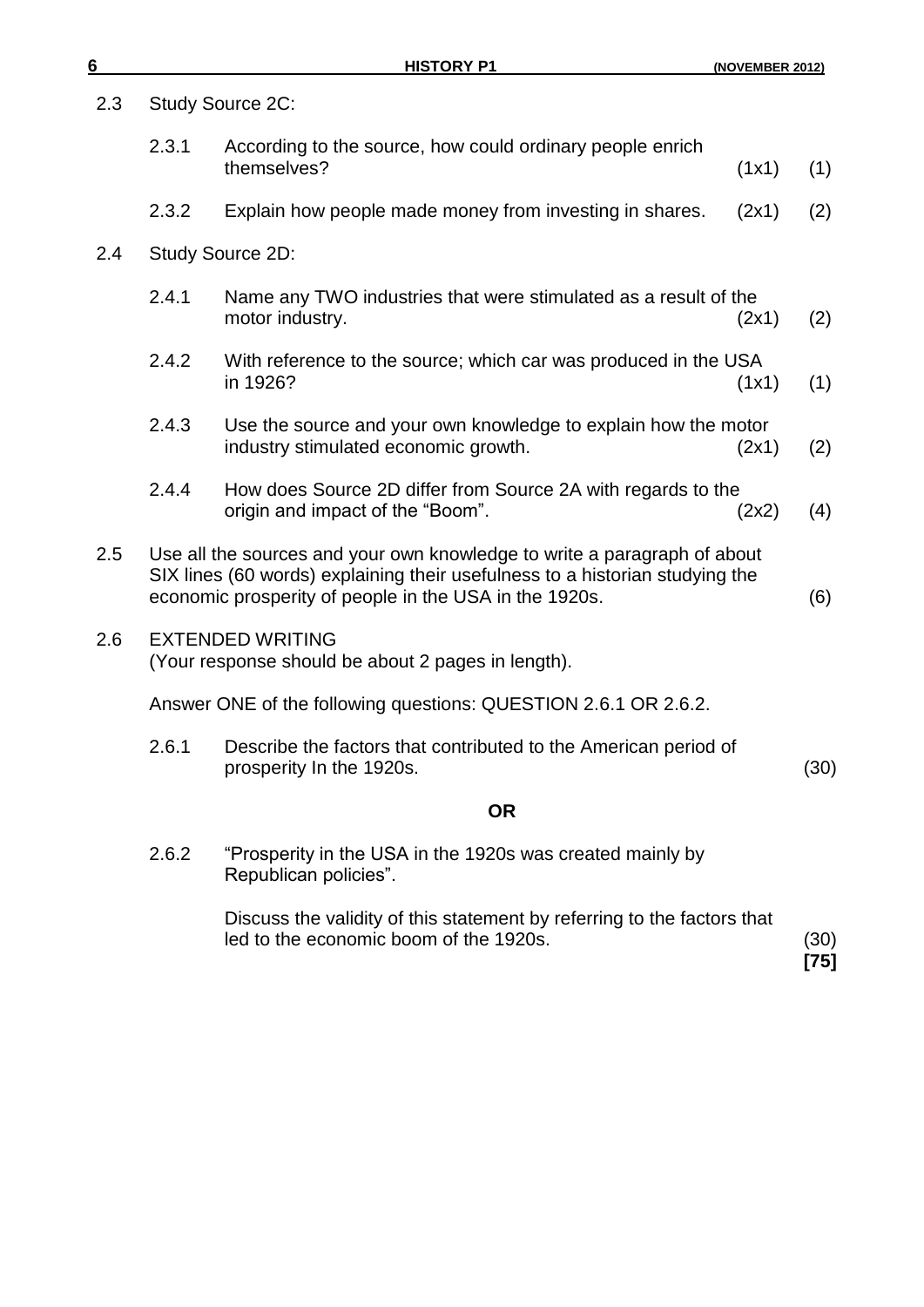$3.2$ 

### **QUESTION 3 WHAT WERE THE CAUSES AND NATURE OF COLOURED AND INDIAN NATIONALISM?**

Study sources 3A, 3B and 3C to answer the following questions.

3.1 Refer to Source 3A:

| 3.1.1<br>Use the source and your own knowledge to explain the following<br>terms: |                  |                                                                                                              |       |     |
|-----------------------------------------------------------------------------------|------------------|--------------------------------------------------------------------------------------------------------------|-------|-----|
|                                                                                   | (a)              | Coloureds                                                                                                    | (1x2) | (2) |
|                                                                                   | (b)              | Apartheid                                                                                                    | (1x2) | (2) |
| 3.1.2                                                                             |                  | How, according to the source, did the National Party address the<br>Coloured issue?                          | (2x1) | (2) |
| 3.1.3                                                                             |                  | What was the impact of the Separate Representation of Voter Act<br>of 1951 on Coloured people?               | (2x2) | (4) |
| 3.1.4                                                                             |                  | Quote evidence from the source to show that Coloureds were<br>against the National Party.                    | (2x2) | (4) |
| 3.1.5                                                                             | campaign?        | Why, do you think, did Coloured people join the Defiance                                                     | (2x2) | (4) |
| Study Source 3B:                                                                  |                  |                                                                                                              |       |     |
| 3.2.1                                                                             | of District Six? | Why, do you think, did the National Party move the Coloureds out                                             | (1x2) | (2) |
| 3.2.2                                                                             |                  | Name TWO places where Coloureds were moved to as a result of<br>these forced removals.                       | (2x1) | (2) |
| 3.2.3                                                                             | your answer.     | Can the forced removal of Coloured people be justified? Explain                                              | (2x2) | (4) |
| 3.2.4                                                                             |                  | How does the visual source support the written source with<br>regards to the living conditions of Coloureds? | (1x2) | (2) |
| 3.2.5                                                                             |                  | What social evils were born from these forced removals that still<br>hinder Coloured people today?           | (2x2) | (4) |